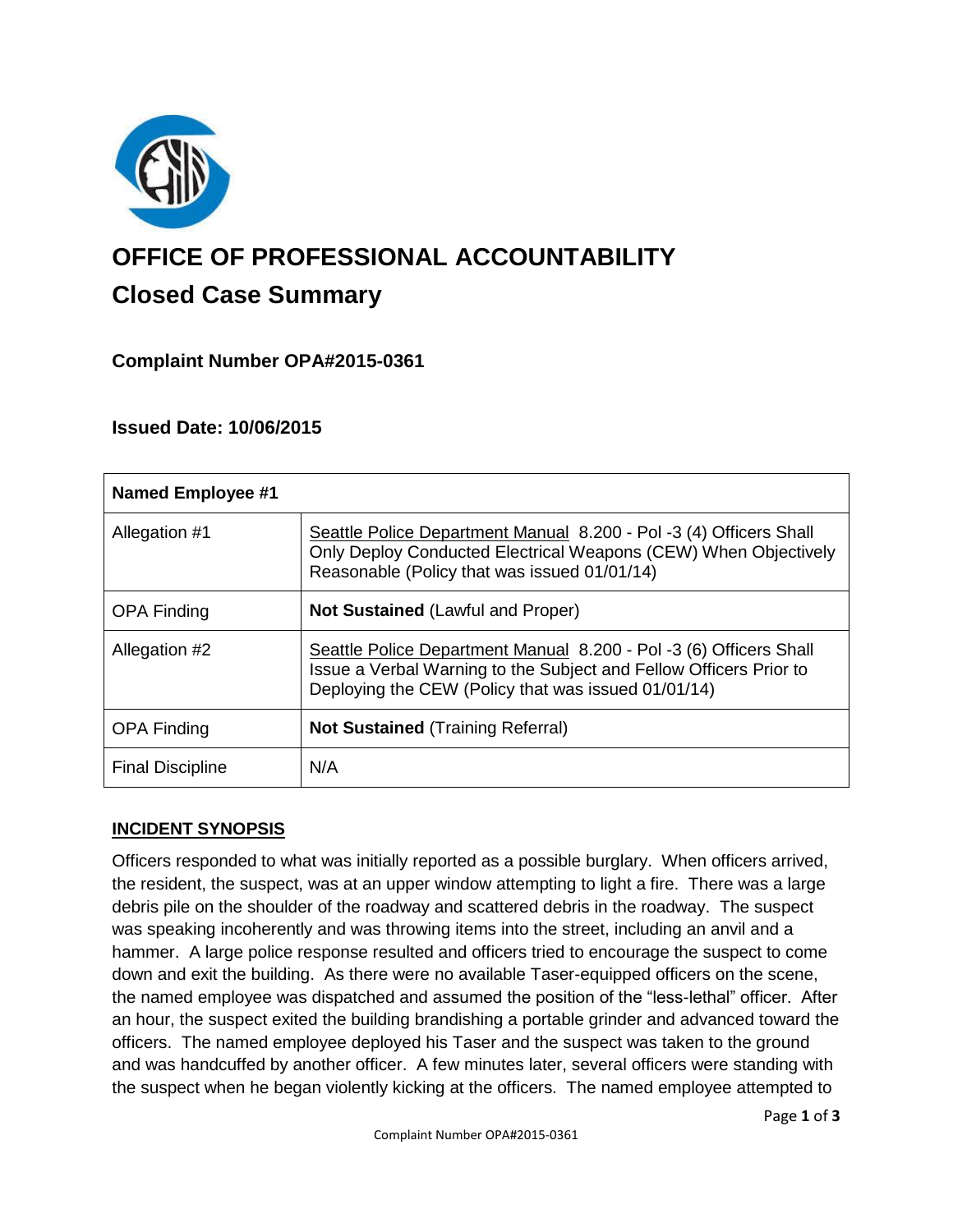deploy his Taser in dart mode but it was not effective as the probes were too close together. The named employee then deployed his Taser in stun mode and the suspect was brought under control. The suspect was then transported to a hospital for a mental health evaluation.

## **COMPLAINT**

The complainant, the Force Review Board, alleged that the named employee's third Taser application may have been out of policy. Additionally, it was alleged that the lack of warning prior to the first Taser application appeared to violate policy.

### **INVESTIGATION**

The OPA investigation included the following actions:

- 1. Review of complaint memo
- 2. Review of In-Car Video
- 3. Search for and review of all relevant records and other evidence
- 4. Interview of SPD employees

#### **ANALYSIS AND CONCLUSION**

The evidence showed that the manner in which the named employee deployed the Taser in the detention of the subject was consistent with Department training with one significant exception. Department training and policy at the time did not clearly address the use of a Taser on handcuffed suspects. The situation the named employee faced was atypical. Even though the suspect was handcuffed, he was not fully restrained or under control at the time of the named employee's third Taser deployment. New provisions of the Department's use of force policies went into effect on September 1, 2015. These provisions include the prohibition on the use of less-lethal tools on a handcuffed individual unless the situation involves at least a risk of serious physical injury to the officer or third parties. Additionally, the warning requirement for Taser usage has been changed from "if feasible" to a "warning is not required if giving the warning would compromise the safety of the officer or others."

#### **FINDINGS**

#### **Named Employee #1**

#### Allegation #1

The weight of the evidence showed that the named employee's use of the Taser was within policy at the time of the incident. Therefore a finding of **Not Sustained** (Lawful and Proper) was issued for *Officers Shall Only Deploy CEW When Objectively Reasonable*.